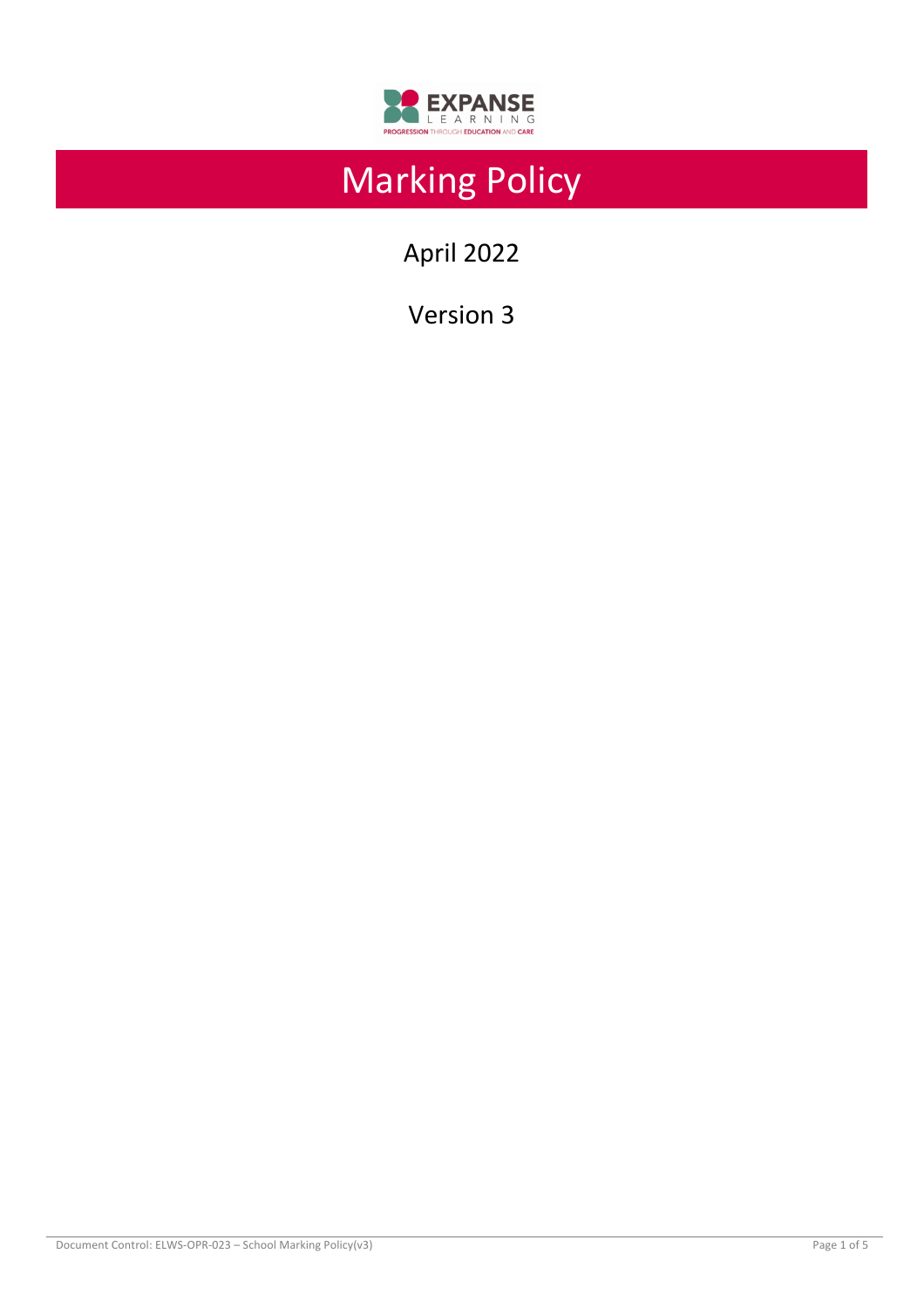## **1. Scope**

This policy applies to all staff at Expanse Learning Wigan School (Hereafter the School)

## **2. Introduction**

At Expanse Learning Wigan School, we aim for high quality teaching and learning, and the heart of this is effective assessment, underpinned by our growth mindset belief that all students can succeed.

## Assessment

We understand that assessment must:

- allow teachers, students and parents to effectively build a picture of how the student is performing in relation to their target
- $\circ$  allow teachers to respond accurately to the learning needs of each student and, with the contribution of support staff, give ongoing support to enable all students to make progress
- o support and inform the target setting process
- $\circ$  allow students the opportunity to demonstrate what they know, understand and can do in their learning
- o allow students to have an active role in identifying their own learning needs and know how to improve their work
- $\circ$  allow parents to support their child's learning
- $\circ$  support and inform school leaders to evaluate and continually improve on the quality of provision for all students.

## **3. Marking**

In order that all Curriculum Areas can be effective and efficient in prompting learning our marking policy is based on the following principles:

## **Regular**

- o There will be focused pieces of work that are well marked.
- o There will be acknowledgment marking / footprint marking between pieces.
- o Curriculum Areas will state in subject policy what should be marked and when however, there must be in line with whole school policy which states that there will be two assessed pieces of work each half term.

# **Impactful**

- $\circ$  Feedback should make a difference to how teachers teach and how students make progress.
- $\circ$  Future lessons will demonstrate that the teacher is aware of the gaps in a learners' knowledge and that the teacher has planned learning experiences to support students in closing them.
- o Progress will be evident in future work.
- $\circ$  Review lessons and pupil response will be evident but only when appropriate to the students' progress.

#### **Connected**

- o All feedback will be linked to learning.
- o Feedback will be linked to success criteria, lesson objectives and lesson outcomes.
- o Feedback will be used to inform the planning of future lessons.

# **Helpful**

- $\circ$  Feedback will help students know how to improve their work and make progress by developing skills and knowledge.
- o Feedback will be in a language that is accessible to all students.
- $\circ$  Will be consistent and in line with the 'what went well,' 'even better if' whole school policy.

#### **All marking will be carried out in the following way:**

- o all marking must be carried out using purple pen
- o Student response/Peer and self-assessment must be carried out using green pen
- o WWW will be used as an abbreviation for 'what went well'
- $\circ$  EBI will be used as an abbreviation for 'even better if'
- $\circ$  it is at the discretion of the teacher how many comments are written under each heading
- o the whole school literacy marking policy must be used.

#### Literacy Marking Policy

The expectation is that *identified key pieces of work* are marked for literacy in all Curriculum Areas. The following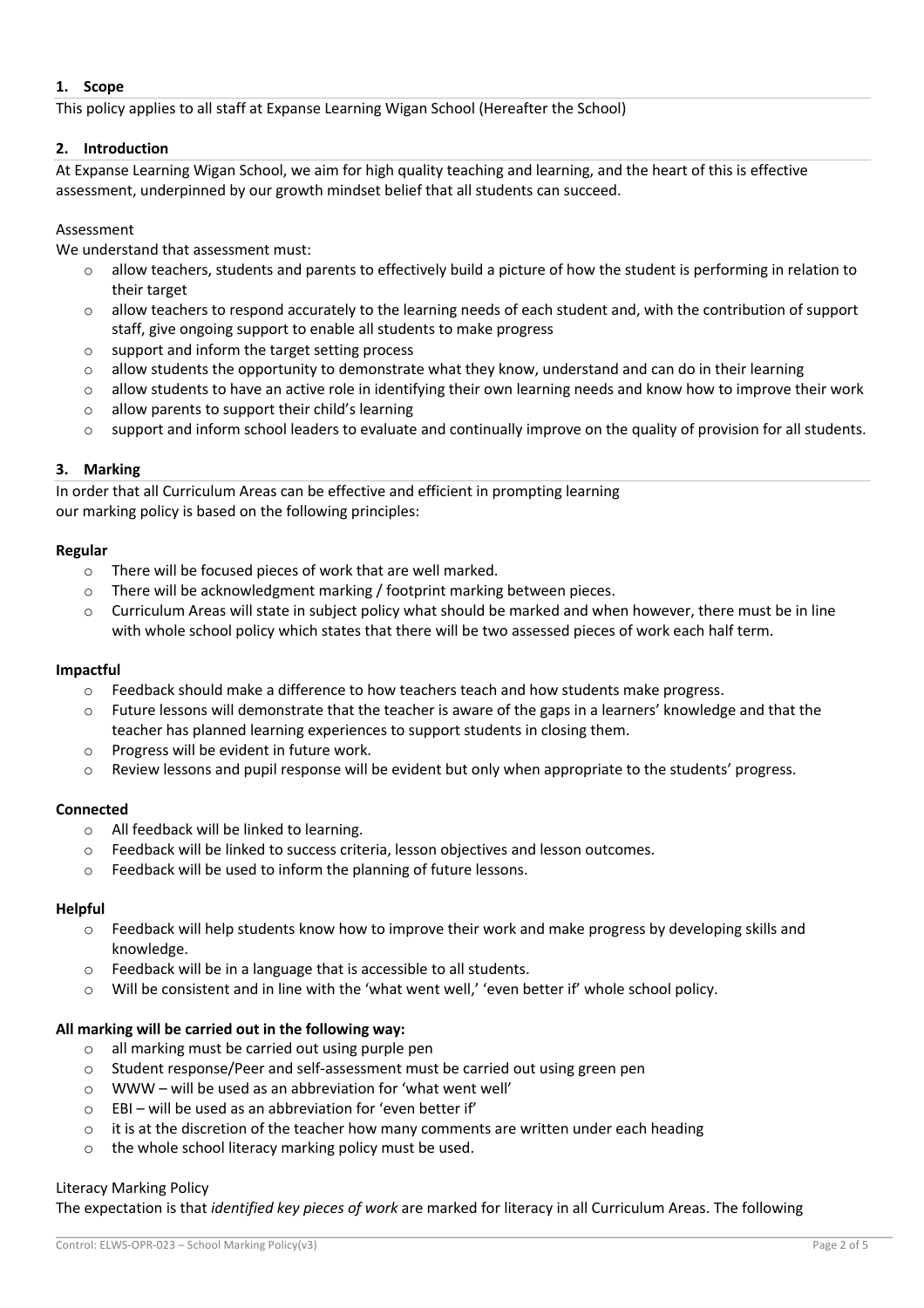principles should be applied:

- o Agreed literacy codes will be used *effectively and appropriately* to highlight literacy errors*.*
- o Areas for improvement are highlighted by teachers and *reflected upon and corrected by students.*
- o Misspelling of subject specific key vocabulary will **always** be addressed.
- o Students will recognise the need to use accurate spelling, punctuation and grammar and understand the importance of responding to corrected work.

## **(See Marking Code Sheet – Appendix 1)**

#### **4. Monitoring arrangements**

This policy will be reviewed every 12 months but can be revised as needed.

| <b>Impact of non-compliance</b>            |                                                              |                             |  |  |  |
|--------------------------------------------|--------------------------------------------------------------|-----------------------------|--|--|--|
| Staff:                                     | Support and Capability Process, Disciplinary action          |                             |  |  |  |
| Student:                                   | N/A                                                          |                             |  |  |  |
| Legislation/organisational:                | Reputational damage, statutory and non-regulated compliance. |                             |  |  |  |
| Compliance lead:                           | Headteacher/Director of Schools                              |                             |  |  |  |
| <b>Policy Reference:</b>                   | ELWS-OPR-23                                                  |                             |  |  |  |
| Version:                                   | 3                                                            |                             |  |  |  |
| <b>Agreed policy location:</b>             | DatabridgeMIS and Company Webpage                            |                             |  |  |  |
| Does the policy require Governor approval? | No                                                           |                             |  |  |  |
| Approval                                   |                                                              |                             |  |  |  |
| <b>Prepared by</b>                         | Approved by                                                  | <b>Counter Signatory</b>    |  |  |  |
| Ed Hanley                                  | <b>Richard King</b>                                          | Scott Roberts (Assoc. CIPD) |  |  |  |
| 29/04/2022                                 | 29/04/2022                                                   | 29/04/2022                  |  |  |  |
| Ranley                                     |                                                              |                             |  |  |  |

Assistant Headteacher **Director of Schools, Pre 16 Education** Head of Corporate Services

| <b>Version Control</b> |            |                                          |                    |  |  |
|------------------------|------------|------------------------------------------|--------------------|--|--|
| Version                | Date       | <b>Revision</b>                          | <b>Review Date</b> |  |  |
|                        | 01/09/2020 | First Issue                              | 31/08/2021         |  |  |
|                        | 01/03/2021 | Policy reviewed and simplified           | 28/02/2022         |  |  |
|                        | 29/04/2022 | Added annex 2 - Marking Success Criteria | 28/04/2023         |  |  |
|                        |            |                                          |                    |  |  |
|                        |            |                                          |                    |  |  |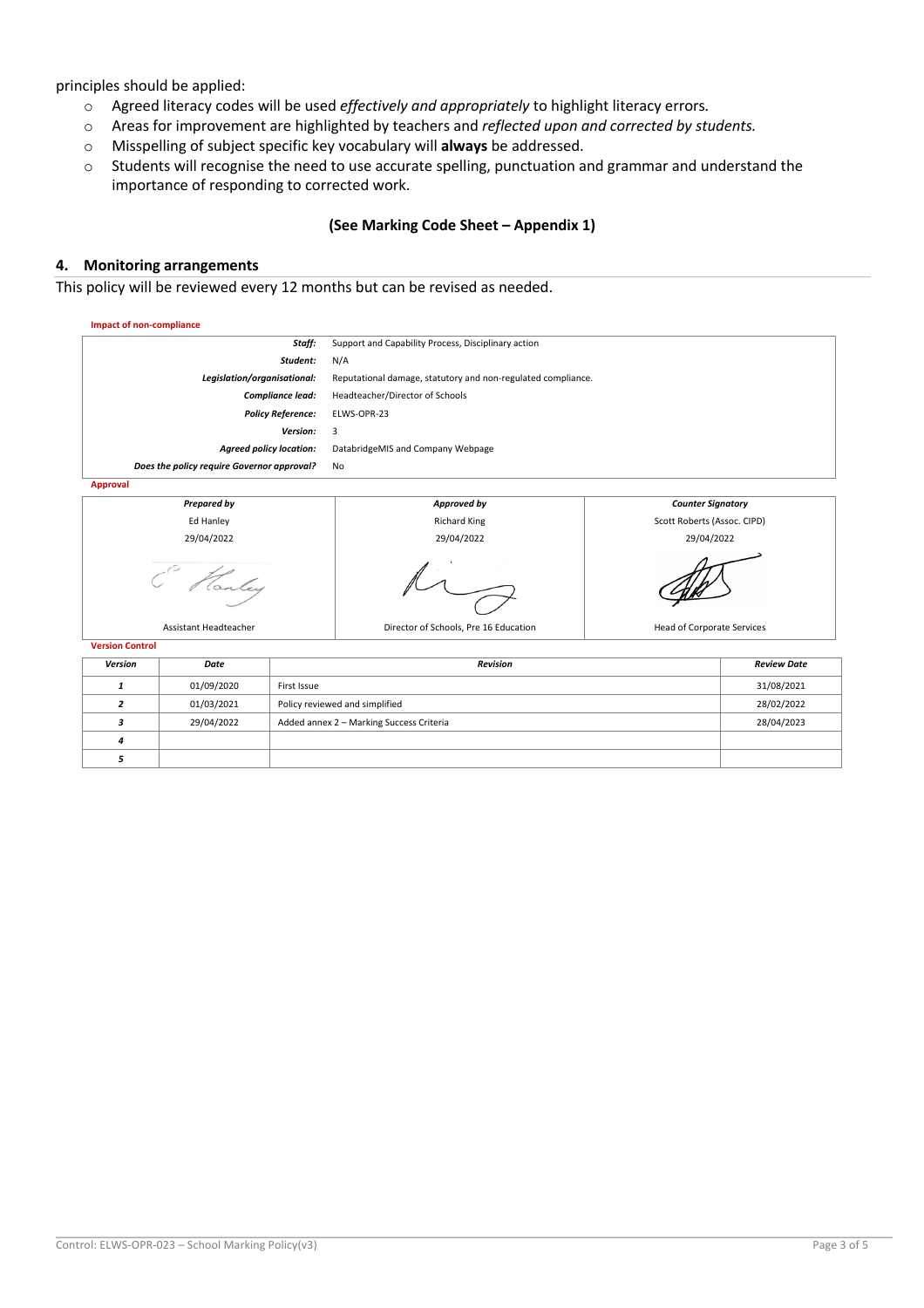| Code                               | <b>English</b>                                                               |                                                                                                                                                                                                                                                                  |  |  |
|------------------------------------|------------------------------------------------------------------------------|------------------------------------------------------------------------------------------------------------------------------------------------------------------------------------------------------------------------------------------------------------------|--|--|
| ☺                                  | Good Work                                                                    | Up to 3 good things will be highlighted                                                                                                                                                                                                                          |  |  |
| C                                  | Capital letter missing or in wrong place                                     | Up to 3 of these mistakes will be marked in<br>your work.<br>You will need to correct them.<br>The teacher might correct some for you, if<br>you find it particularly tricky.                                                                                    |  |  |
| P                                  | Punctuation missing or in wrong place                                        |                                                                                                                                                                                                                                                                  |  |  |
| $\frac{1}{2}$                      | Start a new paragraph                                                        |                                                                                                                                                                                                                                                                  |  |  |
| O                                  | Can you think of another word?                                               |                                                                                                                                                                                                                                                                  |  |  |
| Λ                                  | A word has been left out or an ending is missing                             |                                                                                                                                                                                                                                                                  |  |  |
| $\sim\sim\sim\sim$                 | This does not make sense                                                     |                                                                                                                                                                                                                                                                  |  |  |
| $\mathbf 1$<br>$\overline{2}$<br>3 | Spellings to correct                                                         | Up to 3 spellings will be marked in your<br>workbook<br>You need to write the correction next to<br>the numbers and put the spelling in your<br>BOBS (Back of book spellings).<br>The teacher might correct some for you, if<br>you find it particularly tricky. |  |  |
| SA                                 | Self-assesses using $\odot \odot \odot$                                      |                                                                                                                                                                                                                                                                  |  |  |
| PA                                 | Peer assessment using $\odot \oplus \odot$                                   |                                                                                                                                                                                                                                                                  |  |  |
| VF                                 | Verbal Feedback                                                              |                                                                                                                                                                                                                                                                  |  |  |
| GW                                 | Group Work                                                                   |                                                                                                                                                                                                                                                                  |  |  |
| Initials                           | Initials of the person who supported, if the work was not done independently |                                                                                                                                                                                                                                                                  |  |  |
| PW                                 | <b>Practical Work</b>                                                        |                                                                                                                                                                                                                                                                  |  |  |